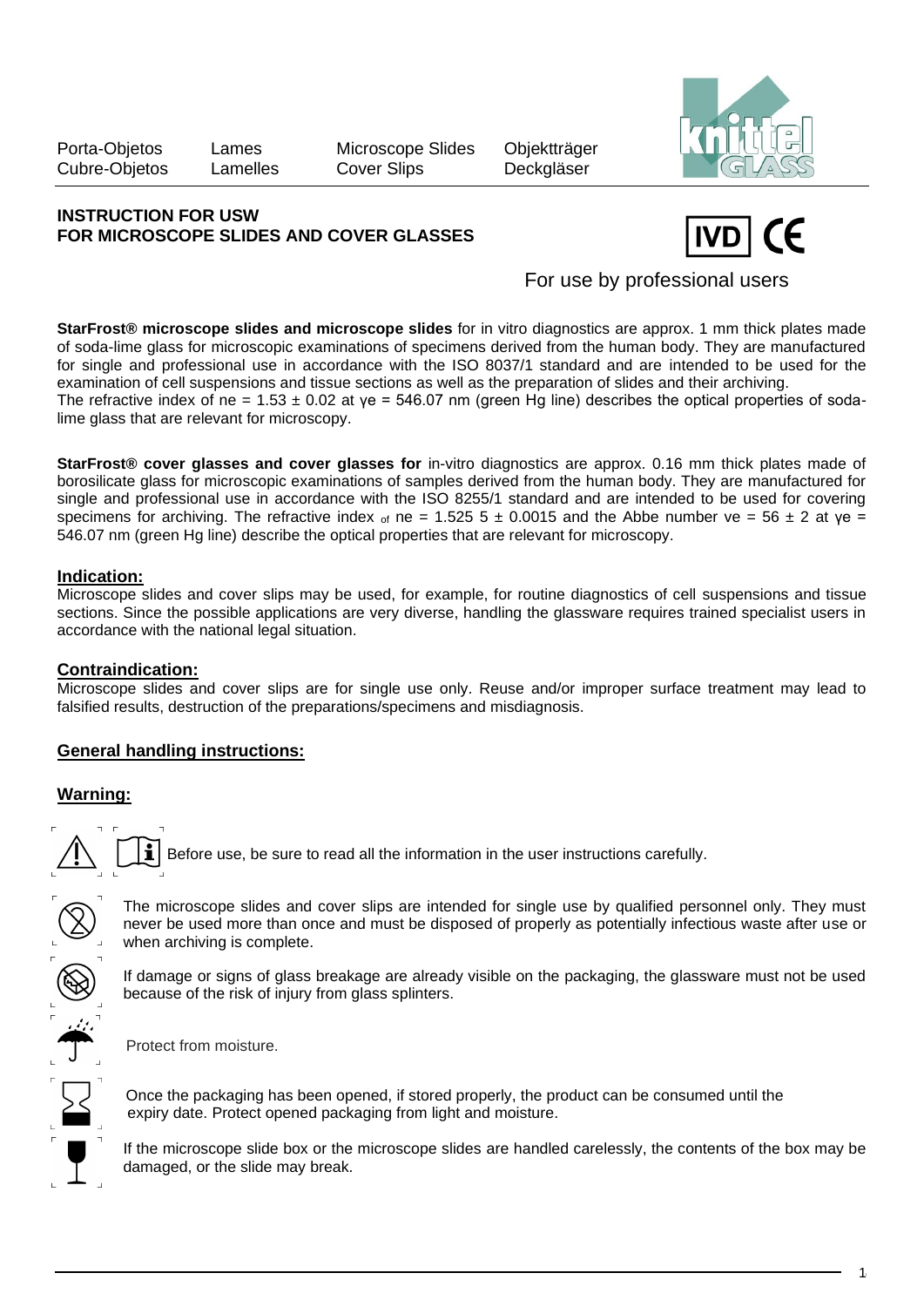| Porta-Objetos | Lames    | Microscope Slides  | Objektträger |
|---------------|----------|--------------------|--------------|
| Cubre-Objetos | Lamelles | <b>Cover Slips</b> | Deckgläser   |



### **Recommendation:**

We recommend using slides with ground edges to reduce the risk of injury from sharp glass edges. It is recommended to apply coated products as soon as possible, as humidity and UV radiation can affect the functionality of the coating.

### **Preparation:**

i

i

Microscope slides and cover slips are normally ready for use and can be used without further preparation after gradual adjustment to room temperature.

If the diagnostic procedures you are using require preparation of the microscope slides and cover glasses, they must be prepared according to the instructions for use of the respective system or reagent suppliers or according to your own validated procedure. Labelling fields on the slides are intended to provide clear identification of the preparations and should be written on with suitable, if necessary, solvent-resistant pens or diamond pens.

Further labelling options can be implemented using a suitable printer system.

This requires an in-house validation to be carried out in advance.

# **Application:**

Microscope slides and cover glasses are only to be used by appropriately trained personnel. Since the glassware must not be used by non-specialists or for self-administration, we have refrained from describing the wide range of possible applications and would like to refer you to the relevant technical and training literature. In-house validation must be performed for coated slides to verify that the coating is suitable for the application.

#### **Evaluation:**

The evaluation of the preparations on the slides is carried out according to the instructions for use of the respective system or reagent suppliers or the specifications from our own validated procedures. When selecting the microscopic procedure, the instructions for use from the manufacturer of reagents and systems or the instructions of the validated in-house procedures must be followed. It is important to ensure that microscopes with suitable light sources or wavelengths are used. The preparation of a diagnosis on the basis of the preparations may only be carried out by a trained physician or a person with comparable qualifications. Any instructions from the reagent suppliers' manufacturers must be considered during the diagnostic procedure.

In the diagnosing physician's own interest, the diagnosis must be backed up by other diagnostic measures. If the identification or quality of the sample is poor, no diagnosis may be made.

### **Archiving**

If necessary, the preparations are archived in accordance with the instructions for use of the respective reagent suppliers. Special attention must be paid to the specified environmental storage conditions, and the respective national legislation must also be considered with regard to the archiving period. Please observe the storage instructions when archiving.



### **Disposal:**

Used slides must be disposed of as infectious waste. The reagents used may also contain substances that must be disposed of as hazardous waste. In this case, the respective regional legislation must be considered.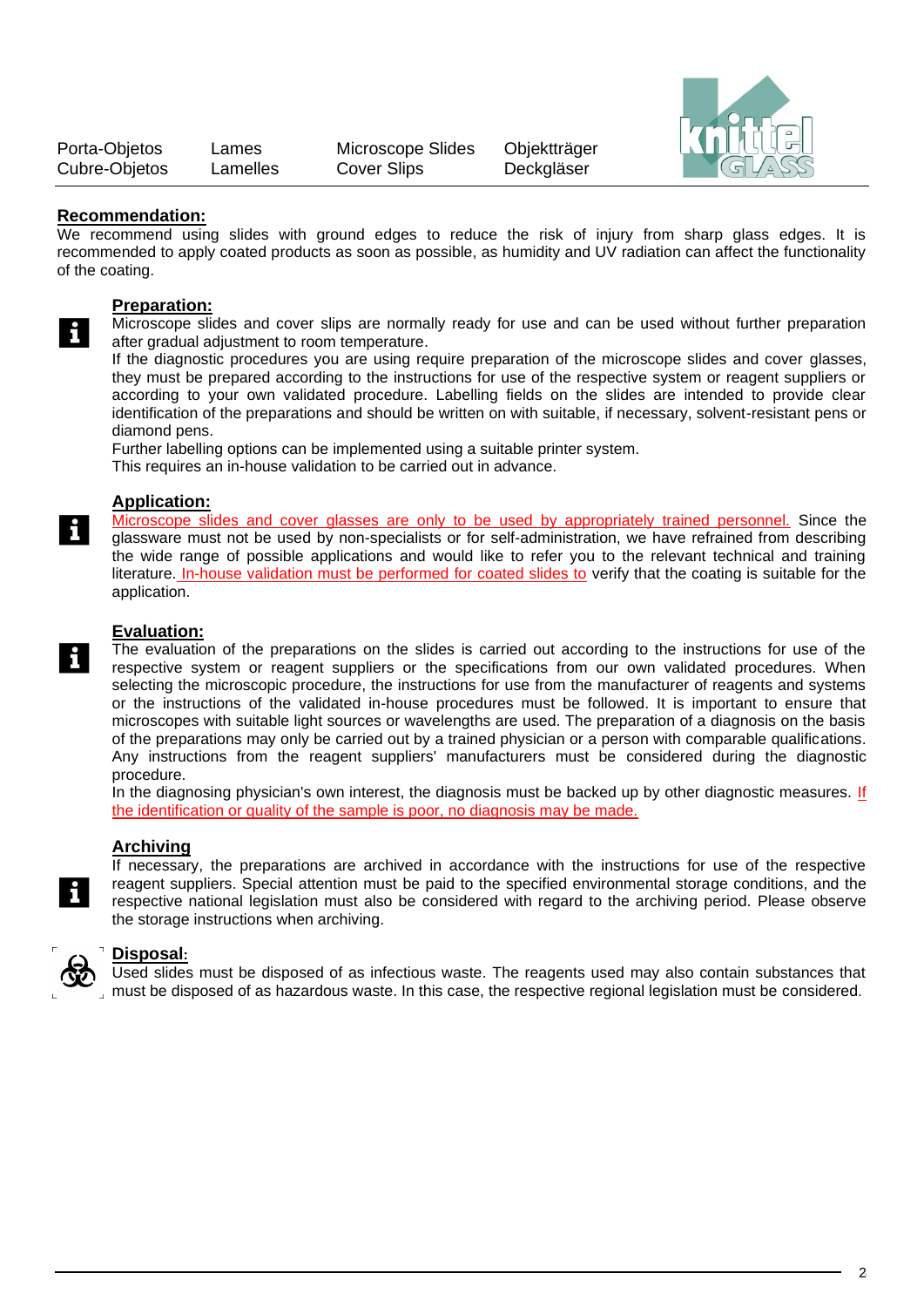| Porta-Objetos | Lames    | Microscope Slides | Objektträger |
|---------------|----------|-------------------|--------------|
| Cubre-Objetos | Lamelles | Cover Slips       | Deckgläser   |



### **Warnings:**

The diagnostic use of the microscope slides and cover glasses and the evaluation of the preparations shall be carried out by a physician or appropriately qualified personnel under the responsibility of the laboratory physician. The respective international, national, and regional legal situation must be complied with. For the Federal Republic of Germany, these are, for example, the Medical Devices Act, the Distribution Channels Ordinance, the Medical Devices Operator Ordinance, the Biological Substances Ordinance, GLP, GLDP, GMP and the guidelines of the German Medical Association. Accident prevention and hygiene regulations must also be observed.



Therefore, make sure to use appropriate personal protective equipment when handling potentially infectious sample materials. Compliance with room air quality in accordance with national regulations (e.g., guidelines for hospital hygiene and infection prevention, RKI) must also be ensured to ensure safe diagnostics in the laboratory.



Always use appropriate personal protective equipment (e.g., safety goggles) when handling microscope slides and cover slips.



The operating instructions for the diagnostic equipment used must always be followed. The laboratory shall ensure the traceability of the patient sample, and appropriate labelling and archiving methods must be established.



Microscope slides or cover glasses must not be used for diagnostic purposes once the expiry date has been reached.



The adhesion of coated slides may weaken towards the end of the expiry date.

#### **Delivery form:**

Microscope slides are packed in boxes of 50, 72 or 100 ±2 pieces and sold in sales units of 1,000, 1,440, 1,500, 2,500 and 5,000 pieces. Cover glasses are packed in boxes of 100, 200 or 1 ounce. For cover glasses, the smallest sales unit consists of a carton containing ten individual boxes. The products are usually shipped on pallets. In the case of smaller unit purchases, the products must additionally be suitably protected for the corresponding shipment.

#### **Storage instructions**:

- These products should be stored and opened in their original packaging in a dry (relative humidity not exceeding 60%) and clean environment, preferably protected from light.
- The glass must adjust to room temperature (15-30 °C) for 24 hours before opening.
- Fluctuations in temperature and humidity should be kept to a minimum, both during storage and use.
- Rapid cooling of the product can lead to condensation processes and consequently to moisture between the individual slides or cover slips.
- Protect the glass from ground moisture by not storing the boxes on the ground.
- Always use the oldest product in stock according to the "first in first out" principle.
- Avoid strong vibrations even during internal transport.